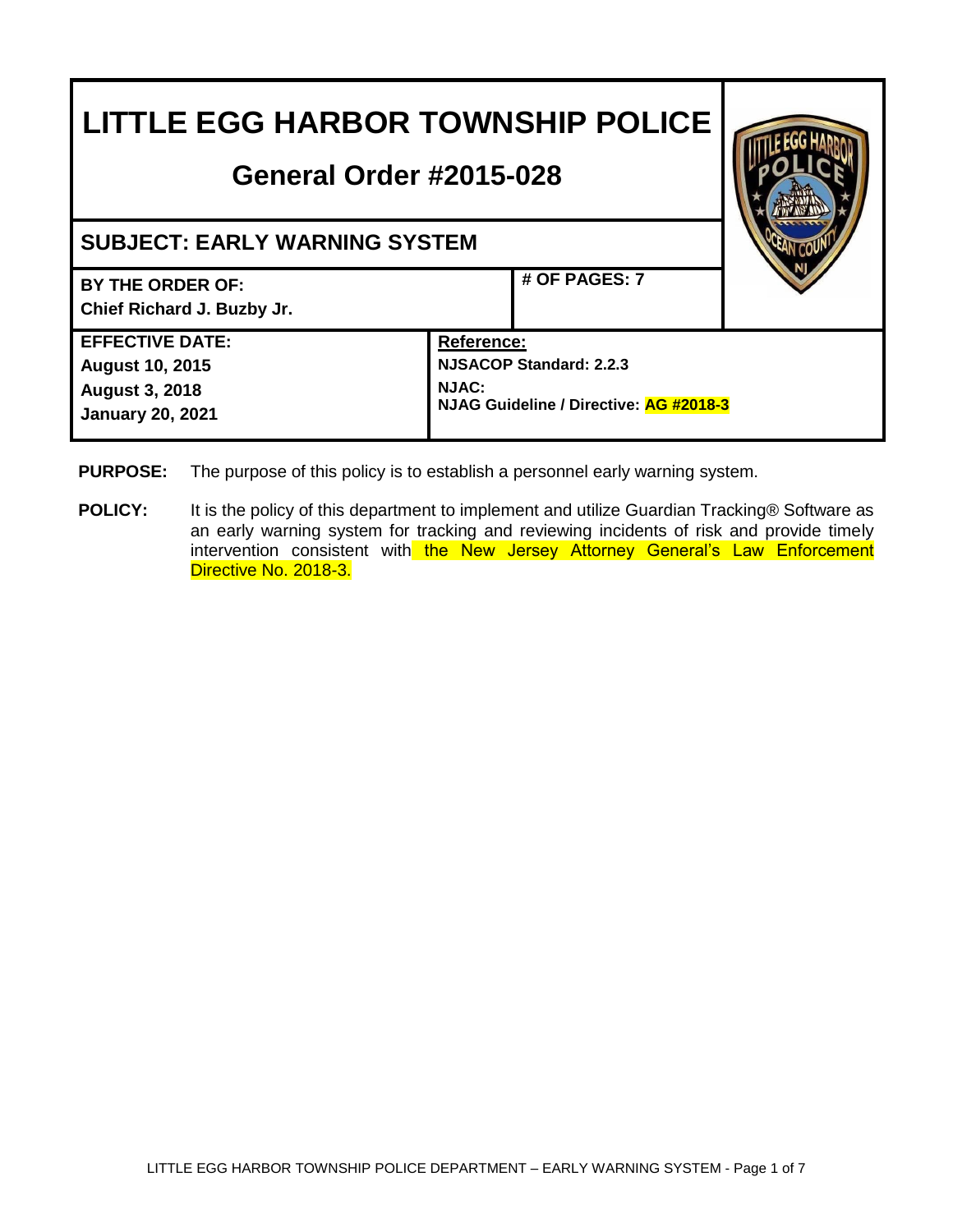#### **PROCEDURE:**

### **I. EARLY WARNING SYSTEM**

- A. The Early Warning System is designed to detect patterns and trends before the conduct escalates into more serious problems. As such, employees must understand that the early warning system is not identical to the disciplinary process. Although it is possible that disciplinary action may be taken as the result of evidence that rules and regulations were violated, this is not the sole or even primary intent of the system. The primary intent of an early warning system is to address potential problems through the use of appropriate management and supervisory strategies **before** formal discipline is warranted.
- B. Many different measures of employee performance (actions or behaviors) can be regularly examined for patterns or practices that may indicate potential problems. These performance measures shall include, but are not limited to, the following documented indicators:
	- 1. Internal affairs complaints against an employee, whether initiated by another employee or by a member of the public;
	- 2. Civil actions filed against the officer;
	- 3. Criminal investigations of or criminal complaints against an employee;
	- 4. Any use of force by the officer that is formally determined or adjudicated (for example, by internal affairs or a grand jury) to have been excessive, unjustified, or unreasonable;
	- 5. Domestic violence investigations in which the employee is an alleged subject:
	- 6. An arrest of the employee, including on a driving under the influence charge;
	- 7. Sexual harassment claims against an employee;
	- 8. Vehicular collisions involving the officer that are formally determined to have been the fault of the officer;
	- 9. A positive drug test by the officer;
	- 10. Cases or arrests by the officer that are rejected or dismissed by a court; (The intent of this indicator is to cause an entry into the EWS only when an officer's lack of candor or misleading testimony results in a court's suppression of evidence or rejection of the case. A case that rises to this level should lead to a formal internal affairs investigation.
	- 11. Cases in which evidence obtained by an officer is suppressed by a court; (The intent of this indicator is to cause an entry into the EWS only when an officer's lack of candor or misleading testimony results in a court's suppression of evidence or rejection of the case. A case that rises to this level should lead to a formal internal affairs investigation.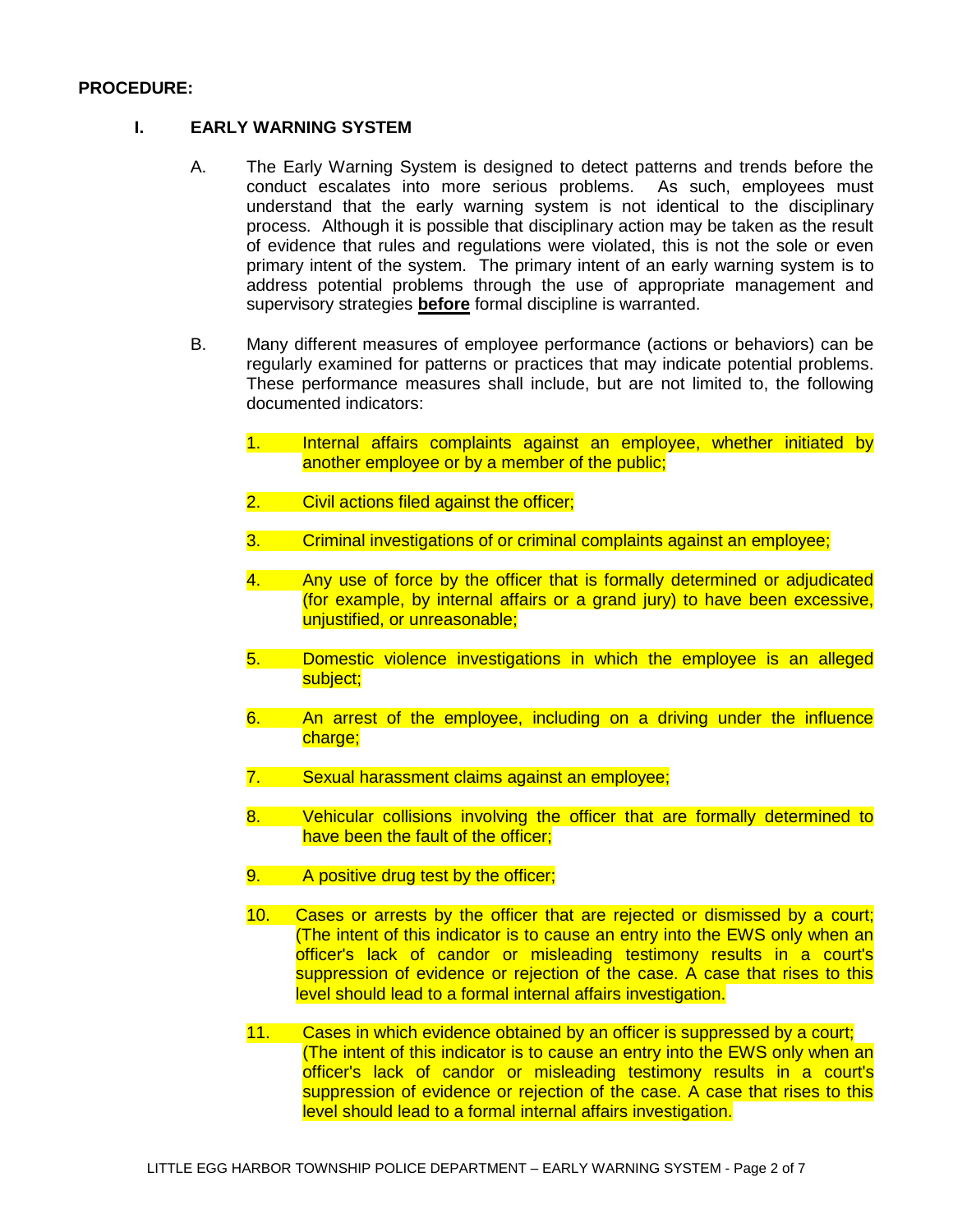- 12. Insubordination by the officer;
- 13. Neglect of duty by the officer;
- 14. Unexcused absences by the employee;
- 15. Vehicular pursuits.
- C. Generally, three (3) instances of questionable conduct or performance indicators (as listed in section B, above) within a 12-month period would initiate the early warning system process.
- D. If one incident triggers multiple performance indicators, that incident shall not be double or triple counted, but instead shall count as only one performance indicator.
- E. The Ocean County Prosecutor's Office will track those cases and/or investigations that are processed/prosecuted/reviewed by this agency that meet the criteria set forth in #4, #10, and #11 and formal notifications to the respective agency will be made by the Supervisor of the OCPO Internal Affairs Unit.

#### **II. ADMINISTRATION OF EARLY WARNING SYSTEM**

- A. The early warning system is primarily the responsibility of the Internal Affairs Unit, but any supervisor may initiate the early warning process based upon his/her own observations. Emphasis should be placed on anticipating employee problems before it results in improper performance or conduct.
- B. The Internal Affairs Unit shall be alerted by the Guardian Tracking® Software if an employee has the emergence of a pattern, practices or trend of inappropriate behavior or misconduct. In addition, the Internal Affairs Unit Supervisor shall query the Guardian Tracking® Software and review an individual employee's history any time a new complaint is received.
	- 1. Using this information, the Internal Affairs Unit Supervisor may be able to identify employees who may need remedial/corrective intervention even before such is indicated by the Guardian Tracking® Software.
- C. If the Guardian Tracking® Software indicates the emergence of a pattern, practices or trend of inappropriate behavior or misconduct, the Internal Affairs Unit Supervisor shall consult with the employee's supervisor and/or commander.
- D. The Internal Affairs Unit Supervisor and the employee's supervisor and/or commander shall review the information provided by the Internal Affairs Unit along with any other relevant information from department records for the purpose of initiating a course of intervention designed to correct/interrupt the emerging pattern, practice or trend.
	- 1. If the Guardian Tracking® Software has returned an incorrect identification or "false positive," that conclusion should be documented.
	- 2. If the Guardian Tracking® Software reveals that an employee has violated department rules and regulations or policies, the supervisor in consultation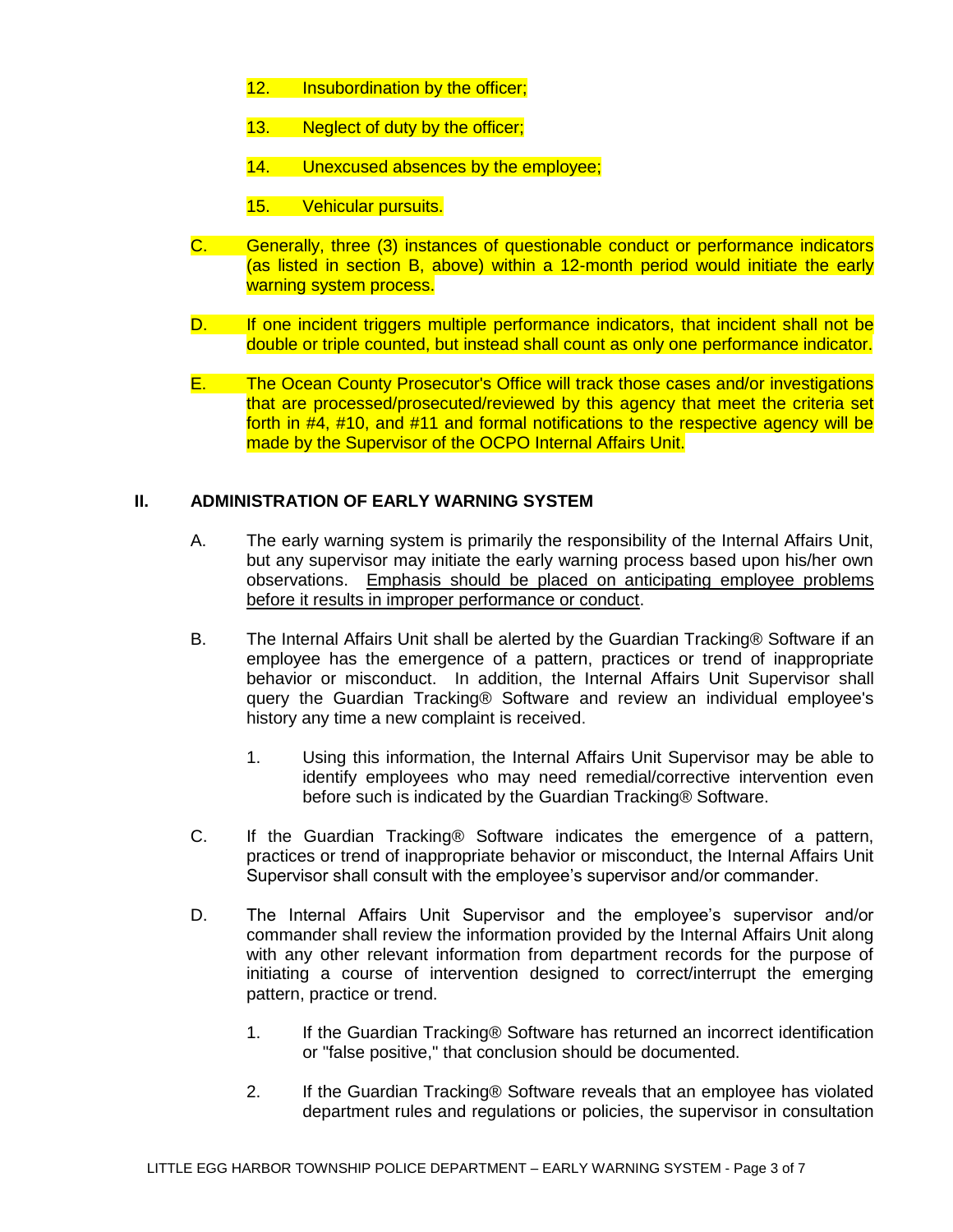with the Internal Affairs Unit Supervisor should proceed with an Internal Affairs investigation and possible disciplinary action.

- 3. If the Guardian Tracking® Software reveals that the employee has engaged in conduct, which indicates a lack of understanding or inability to comply with accepted procedures, the supervisor shall consult with the Internal Affairs Unit Supervisor to determine the appropriate course of remedial/corrective intervention.
- E. At least every six (6) months, internal affair's personnel shall audit the agency's tracking system and records to assess the accuracy and efficacy of the tracking system.

#### **III. SUPERVISORS**

- A. An employee's first line supervisor is usually the first member of the department to encounter and document specific incidents that affect an employee. It is essential for the supervisor to speak with the employee, document these incidents and report findings to their commander and if warranted, the Internal Affairs Unit Supervisor. The success of this program relies heavily on the first line supervisor's participation and involvement.
- B. If a supervisor has initiated remedial/corrective intervention, Internal Affairs shall be formally notified of such efforts through the Guardian Tracking® Software. The incident narrative placed in the Guardian Tracking® Software may serve as adequate documentation.
- C. Guardian Tracking® Software
	- 1. Guardian Tracking® Software allows supervisors the ability to document routine performance in one centralized location during the course of an evaluation period. As incidents are entered, Guardian Tracking® Software will monitor the frequency of specific incidents to determine if early intervention is warranted.
	- 2. Supervisors will not document routine performance in any other format. All performance documentation will be entered into the Guardian Tracking® Software.
	- 3. Supervisors will have access to make entries and view all employees under their chain of command.
	- 4. Supervisors, who identify deficiencies with other personnel outside of their chain of command, will submit the nature of the performance deficiency directly to the employee involved. Supervisors within the chain of command will, by default, have access to this newly created documentation.
		- a. This process does not relieve the documenting supervisors of the obligation to take immediate action to correct serious infractions that may result in liability, injury, and/or disrepute.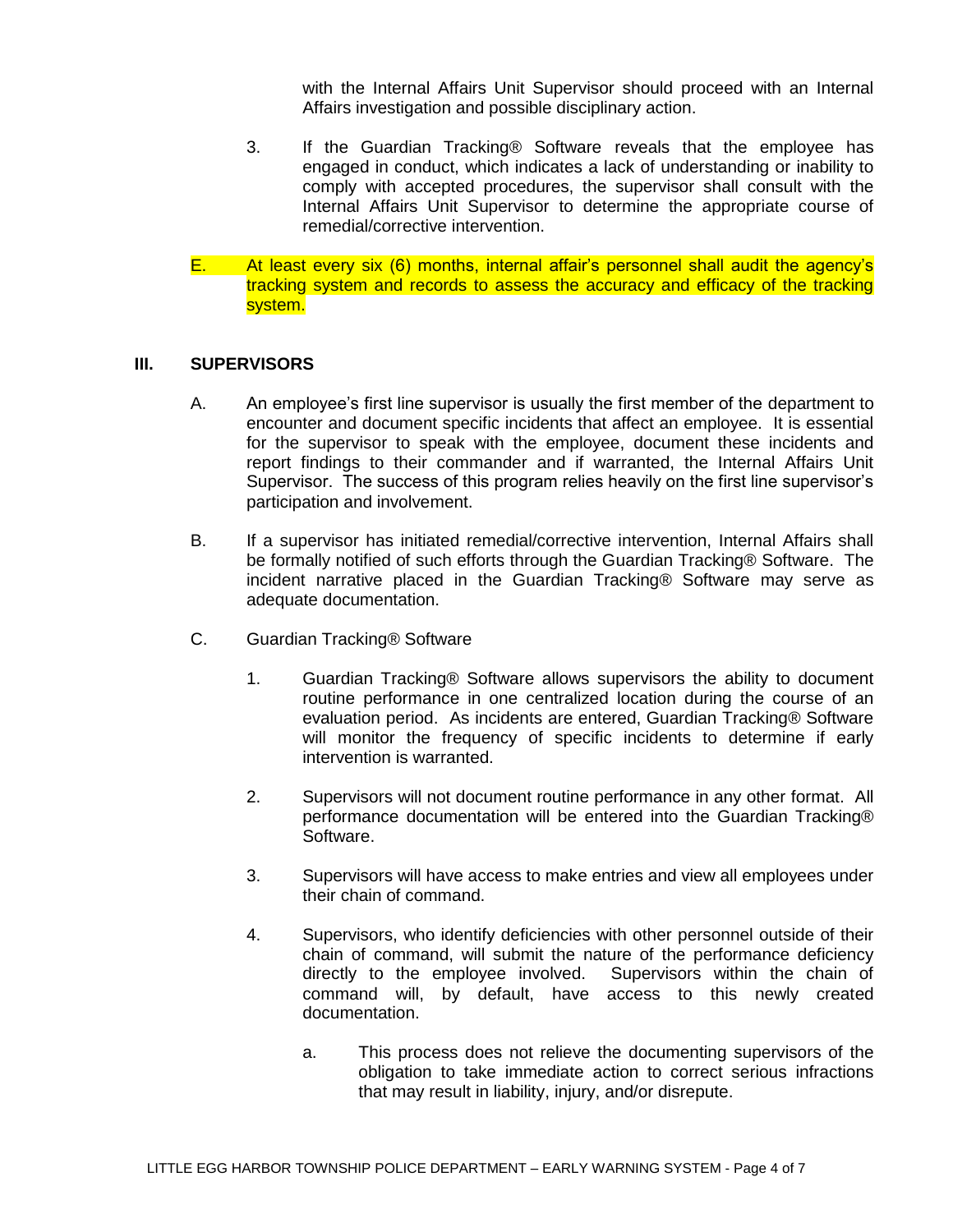- 5. Supervisors, who identify and wish to document positive performance conduct on other personnel, outside of their chain of command, will submit the nature of the performance directly to the employee involved. Supervisors within the chain of command will, by default, have access to this newly created documentation.
- 6. Commanders will periodically review entries in the Guardian Tracking® Software to ensure supervisors are using the software in accordance with this general order.

# **IV. COMMANDERS**

- A. The commanders shall periodically review an individual employee's history. Using this information and his/her experience, the commander may be able to identify employees who may need remedial/corrective intervention even before such is indicated by the Guardian Tracking® Software.
- B. When under early warning system monitoring, the employee's commander and supervisor shall meet with the employee to discuss the situation in depth to:
	- 1. Identify problems or potential problems;
	- 2. Determine short and long-term goals for improvement;
	- 3. Come to a consensus commitment on a plan for long-term improved performance;
	- 4. Advise of the monitoring process and the repercussions of future sustained transgressions.
- C. Generally, personnel should expect to remain under intensive monitoring and supervision for at least three (3) months when an early warning flag is triggered or until the supervisor concludes that the employee's behavior has been remediated (whichever is longer).
- D. Supervisor/Employee Meeting
	- 1. All supervisor/employee meeting shall be thoroughly documented in the Guardian Tracking® Software, which will automatically be forwarded to the Chief of Police or his designee. The affected employee and supervisors shall meet on a regular basis, minimally monthly, to discuss progress towards the agreed upon goals and objectives.
	- 2. All regular monthly progress/status reports shall be submitted via the Guardian Tracking® Software.
	- 3. An additional six (6) months of documented monitoring is required following removal from the early warning system. Monthly monitoring reports from the direct supervisor are required.
- E. Any statement made by the officer in connection with the early warning system review process may not be used against them in any disciplinary or other proceeding.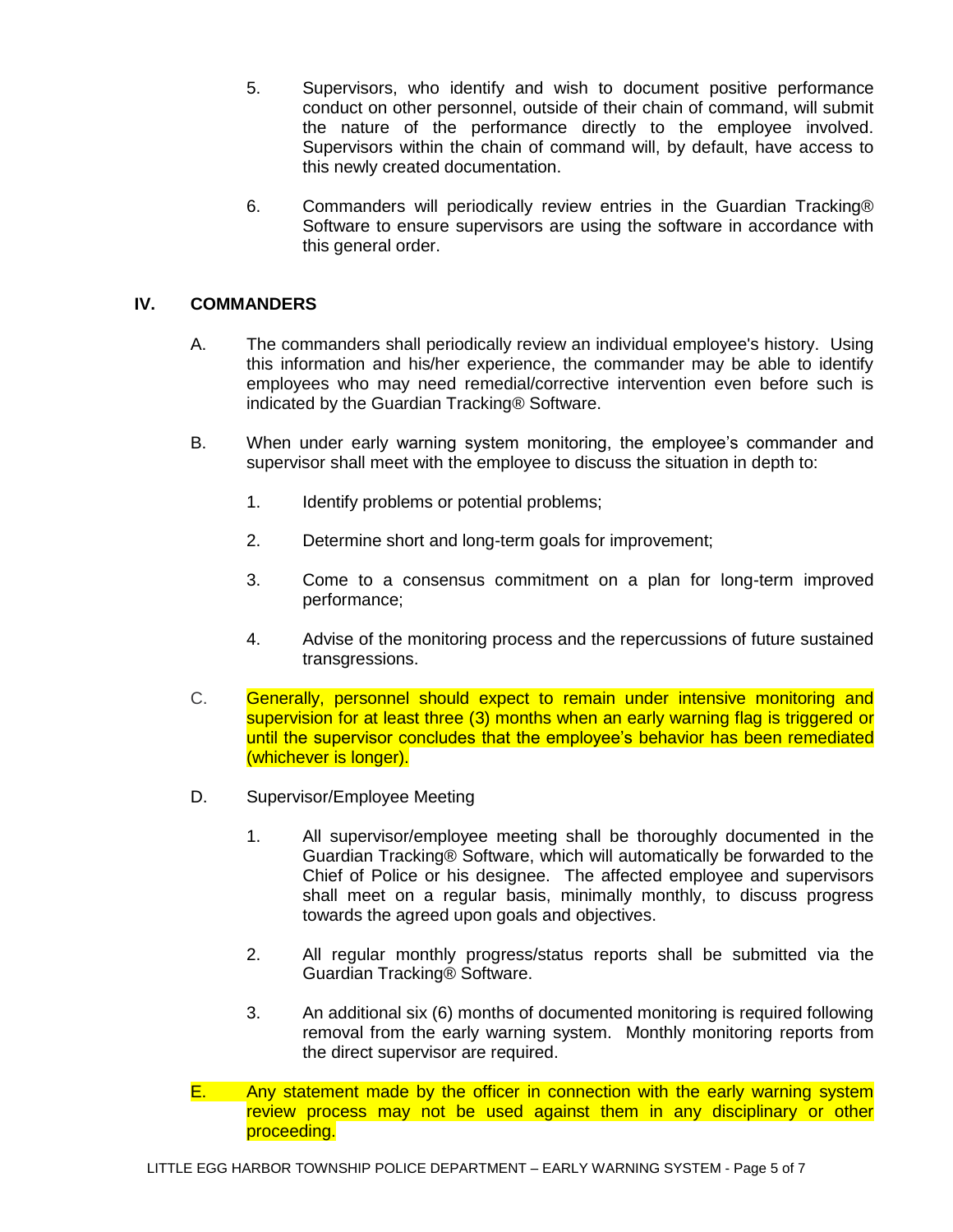# **V. REMEDIAL/CORRECTIVE INTERVENTION**

- A. Supervisory or command personnel may initiate remedial/corrective intervention to correct behavior. Remedial/corrective intervention may include, but is not limited to:
	- 1. Training;
	- 2. Retraining;
	- 3. Counseling;
	- 4. Intensive supervision;
	- 5. Fitness for duty examination;
	- 6. Employee Assistance Program, when warranted, if available;
	- 7. Peer counseling.
- B. Internal disciplinary action, remedial/corrective intervention, and fitness for duty examinations are not mutually exclusive and should be jointly pursued if and when appropriate.
- C. When remedial/corrective intervention has been undertaken, the Chief of Police or designee shall ensure that such actions are documented in writing. No entry should be made in the employee's personnel file, unless the action results in a sustained investigation. If the remedial/corrective intervention is a training program, attendance and successful completion of that program should be noted in the employee's training record.

# **VI. NOTIFICATION TO SUBSEQUENT LAW ENFORCEMENT EMPLOYER**

A. If any officer who is or has been subject to an Early Warning System review process applies to or accepts employment at a different law enforcement agency than the one where he or she underwent the Early Warning System review process, it is the responsibility of the prior or current employing law enforcement agency to notify the subsequent employing law enforcement agency of the officer's Early Warning System review process history and outcomes. Upon request, the prior or current employing agency shall share the officer's Early Warning System review process files with the subsequent employing agency.

# **VII. NOTIFICATION TO COUNTY PROSECUTOR**

A. Upon initiation of the Early Warning System review process, the Chief of Police or a designee shall make a confidential written notification to the Supervisor of the OCPO Internal Affairs Unit using the OCPO Early Warning System Review Reporting Form. It should be noted, if an agency tracks other performance indicators not included in the AG Directive, (for example, "equipment damage", "justified use of force", sick time, "civil suits", etc.) there is no need report the EWS